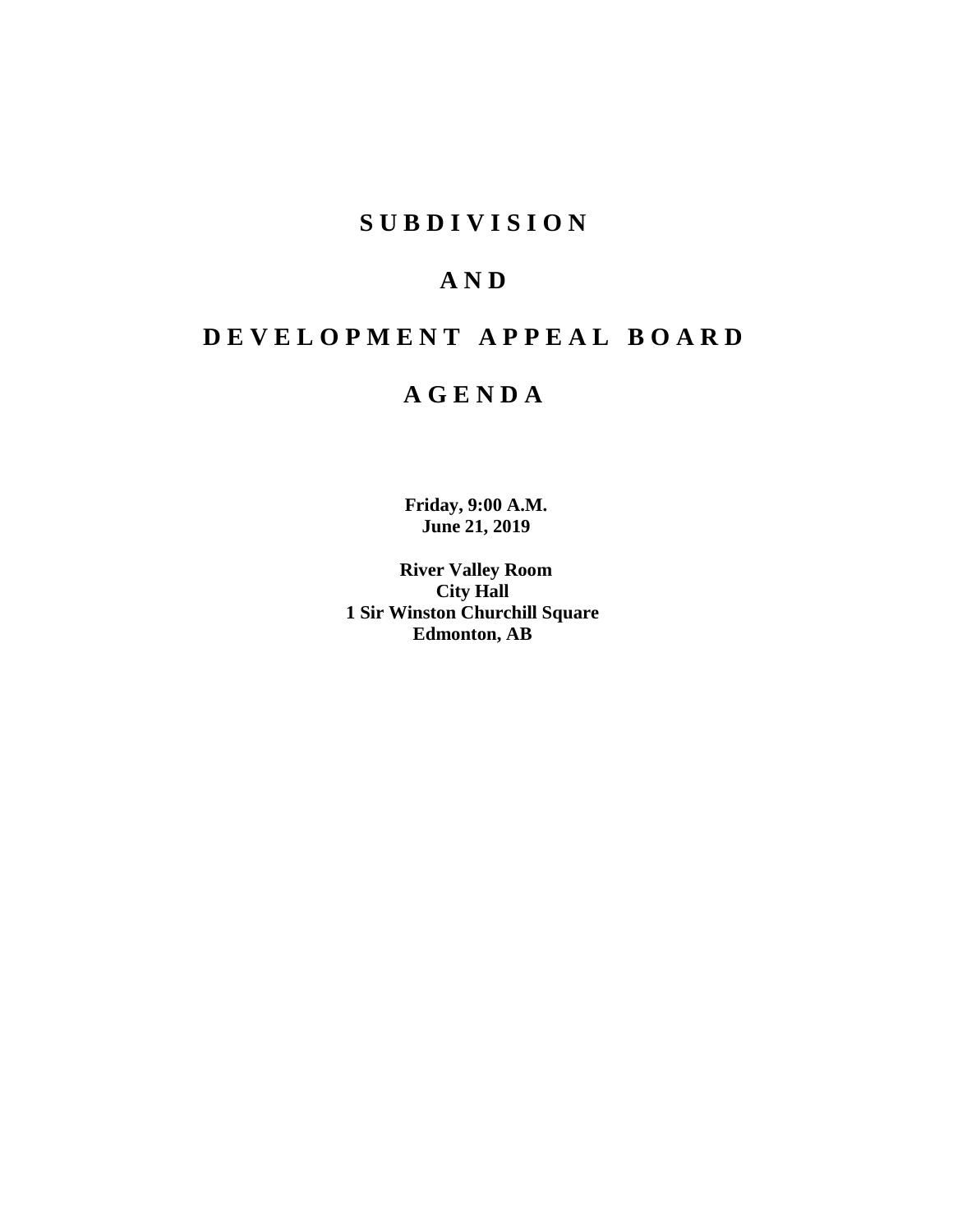## **SUBDIVISION AND DEVELOPMENT APPEAL BOARD RIVER VALLEY ROOM, CITY HALL**

| 9:00 A.M. | $SDAB-D-19-094$ | Demolish a Pedestrian Bridge across 170 Street<br>and construct exterior alterations (West<br>Edmonton Mall) |  |  |
|-----------|-----------------|--------------------------------------------------------------------------------------------------------------|--|--|
|           |                 | 8882 - 170 Street NW, 16940 - 87 Avenue NW<br>Project No.: 276654077-003                                     |  |  |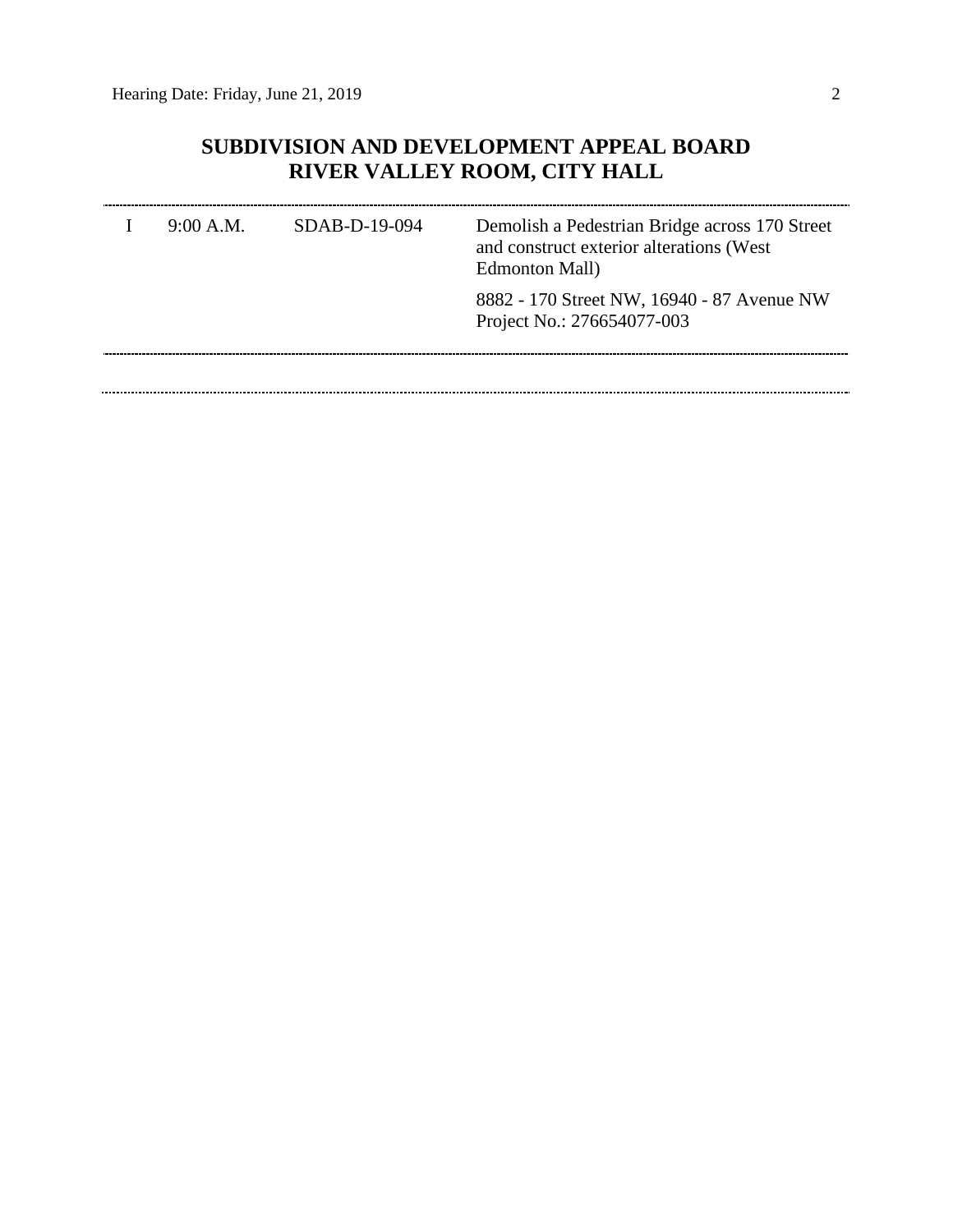| <b>ITEM I: 9:00 A.M.</b>                               | FILE: SDAB-D-19-094                                                                                                                            |  |  |
|--------------------------------------------------------|------------------------------------------------------------------------------------------------------------------------------------------------|--|--|
| AN APPEAL FROM THE DECISION OF THE DEVELOPMENT OFFICER |                                                                                                                                                |  |  |
| <b>APPELLANT:</b>                                      |                                                                                                                                                |  |  |
| <b>APPLICATION NO.:</b>                                | 276654077-003                                                                                                                                  |  |  |
| <b>APPLICATION TO:</b>                                 | Demolish a Pedestrian Bridge across 170<br>Street and construct exterior alterations<br>(West Edmonton Mall)                                   |  |  |
| <b>DECISION OF THE</b><br>DEVELOPMENT AUTHORITY:       | Approved with conditions                                                                                                                       |  |  |
| <b>DECISION DATE:</b>                                  | June 21, 2018                                                                                                                                  |  |  |
| <b>DATE OF APPEAL:</b>                                 | July 11, 2018                                                                                                                                  |  |  |
| MUNICIPAL DESCRIPTION<br>OF SUBJECT PROPERTY:          | 8882 - 170 Street NW,<br>16940 - 87 Avenue NW                                                                                                  |  |  |
| <b>LEGAL DESCRIPTION:</b>                              | Plan 8421891 Blk 28 Lot 6, Plan 8421891<br>Blk 28 Lot 5, Plan 8322082 Blk 22 Lot 7,<br>Plan 8421542 Blk 22 Lot 6A, Plan<br>0726880 Blk 3 Lot 5 |  |  |
| ZONE:                                                  | DC2.1012 Site Specific Development<br>Control Provision (September 5, 2018),<br>(US) Urban Services Zone                                       |  |  |
| <b>OVERLAY:</b>                                        | N/A                                                                                                                                            |  |  |
| STATUTORY PLAN:                                        | Neighbourhood<br>Summerlea<br>Area<br>Structure Plan (applies to DC2.1012 only)                                                                |  |  |

### *Grounds for Appeal*

The Appellant provided the following reasons for appealing the decision of the Development Authority:

Nature of Application and Relief Sought:

The Appellant appeals the conditions of Development Permit 276654077- 003, issued on June 21, 2018.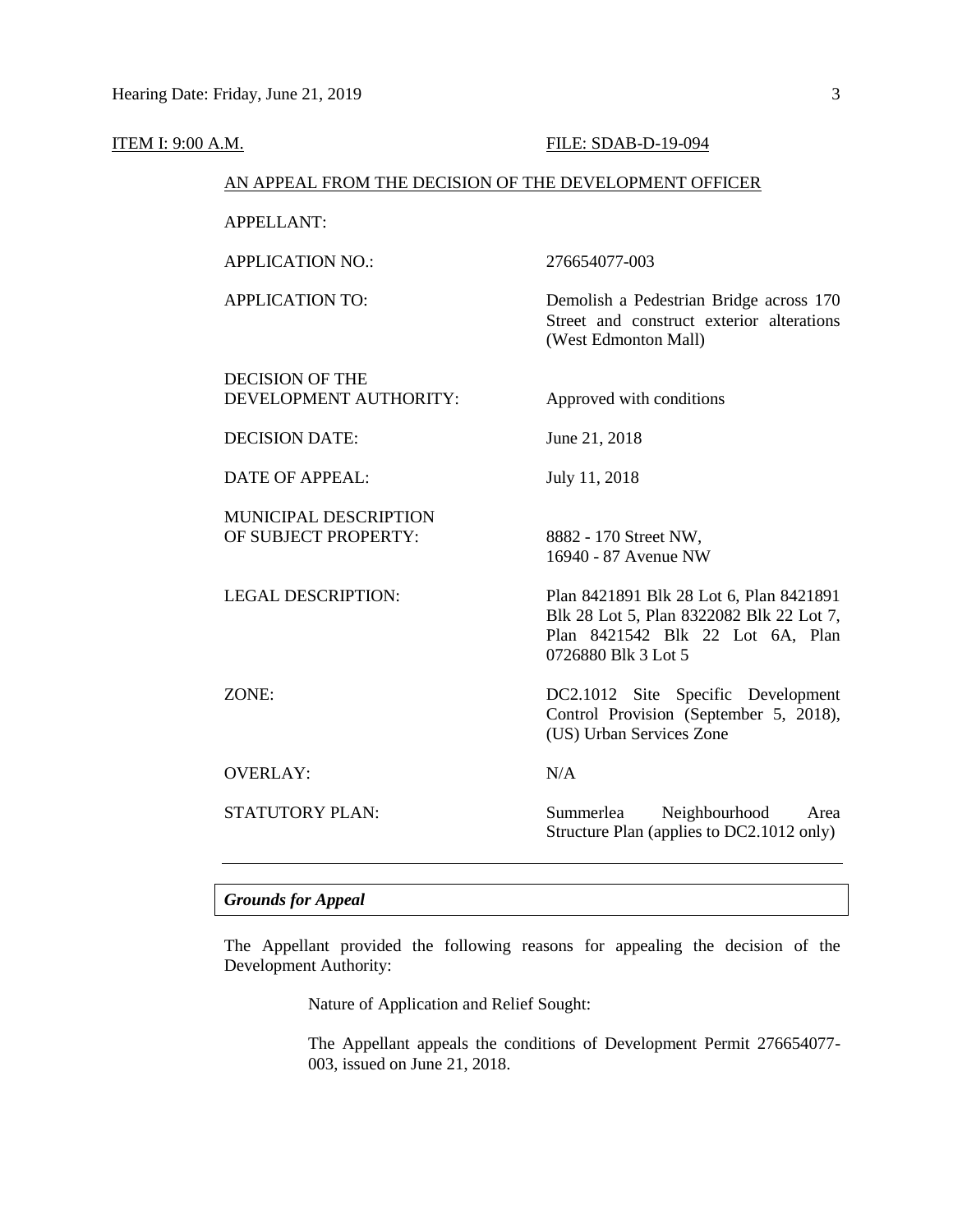The Appellant seeks to remove condition 3 on Development Permit 276654077-003.

Grounds for making this application:

1. This matter relates to the Pedestrian Overpass Bridge across 170 Street (the "Overpass") in Edmonton, Alberta.

2. The Appellant and the City of Edmonton (the "City") entered into a contractual agreement (the "Agreement") on May 27, 1985 whereby the Appellant was to construct, install and maintain the Overpass. The Overpass was erected; the Appellant bore the costs (the "Costs") in erecting the Overpass.

3. The Agreement provided that the Appellant may be reimbursed by the City for the Costs associated with erecting the Overpass.

4. The City appears to have reimbursed the Appellant for some or all of the Costs, but to date has refused or neglected to confirm the same.

5. The Overpass was no longer structurally sound.

6. The Appellant held a meeting (the "Meeting") with the City on June 12, 2018.

7. The Appellant and the City agreed at the Meeting that the Overpass was a public safety hazard and that the Overpass should be removed forthwith.

8. It was agreed at the Meeting that the need for a replacement of the Overpass would be addressed at a later date, as the City had no studies or surveys of use for the Overpass.

9. By contrast, the Appellant's own informal surveys suggest that the Overpass is not widely used by the public, with the exception of skateboarders.

10. The Appellant applied for a Development Permit to have the Overpass removed.

11. A Development Permit (the "Permit") was issued on June 21, 2018. The Permit allowed for the removal of the Overpass subject to conditions. Condition 3 (the "Rebuild Condition") was not discussed at the Meeting.

12. The Development Authority who issued the Permit erred in placing conditions on the Permit.

13. The Overpass was removed by the Appellant on June 26, 2018.

14. There is no public need for the Overpass.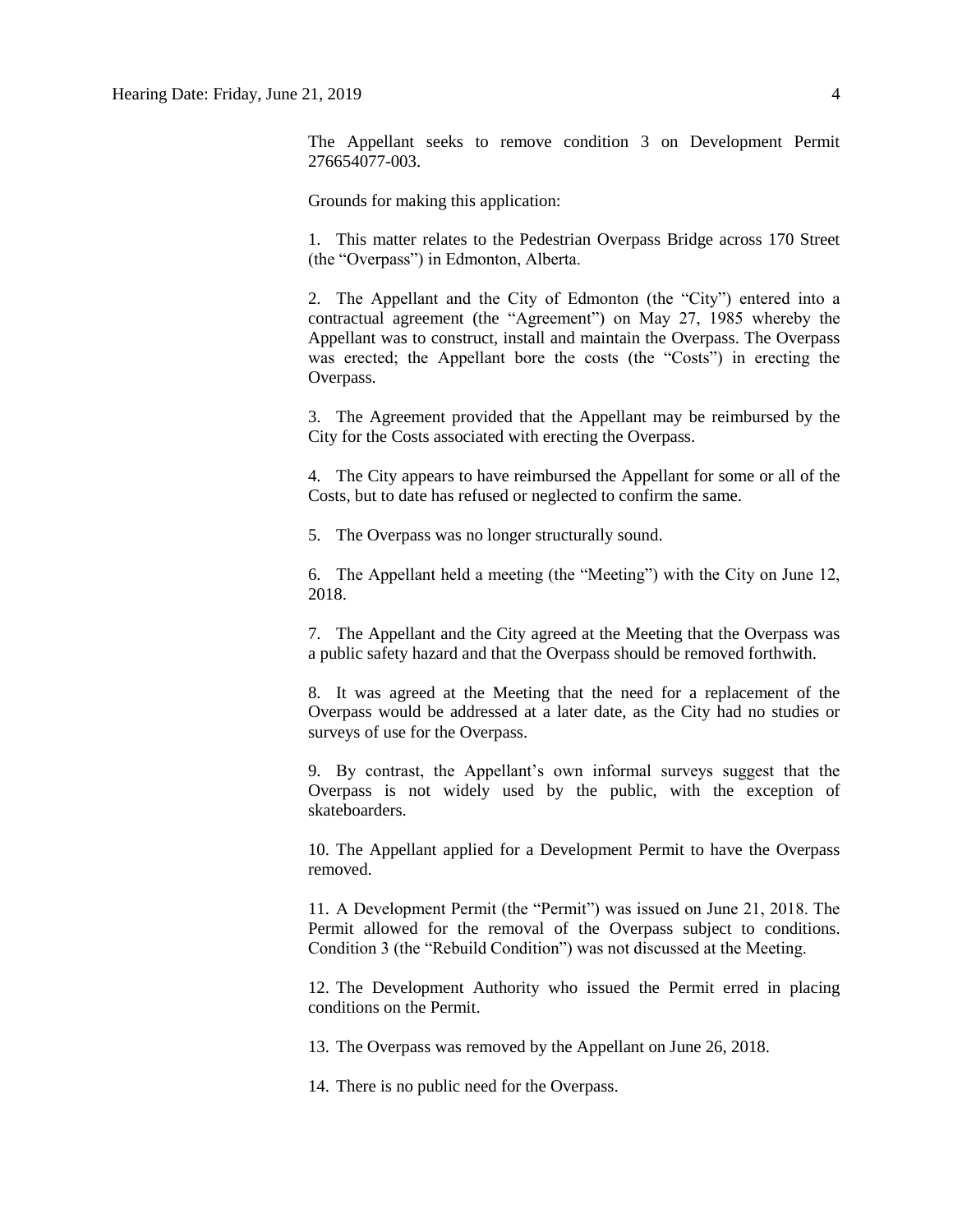15. If there is deemed to be a need for the Overpass, the Appellant should not bear the costs of replacement and reconstruction of the Overpass.

### *General Matters*

### **Appeal Information:**

The *Municipal Government Act*, RSA 2000, c M-26 states the following:

#### **Grounds for Appeal**

**685(1)** If a development authority

- (a) fails or refuses to issue a development permit to a person,
- (b) issues a development permit subject to conditions, or
- (c) issues an order under section 645,

the person applying for the permit or affected by the order under section 645 may appeal to the subdivision and development appeal board.

### **Appeals**

**686(1)** A development appeal to a subdivision and development appeal board is commenced by filing a notice of the appeal, containing reasons, with the board,

- (a) in the case of an appeal made by a person referred to in section 685(1)
	- (i) with respect to an application for a development permit,
		- (A) within 21 days after the date on which the written decision is given under section 642, […]

**685(4)** Despite subsections (1), (2) and (3), if a decision with respect to a development permit application in respect of a direct control district

- (a) …
- (b) is made by a development authority, the appeal is limited to whether the development authority followed the directions of council, and if the subdivision and development appeal board finds that the development authority did not follow the directions it may, in accordance with the directions, substitute its decision for the development authority's decision.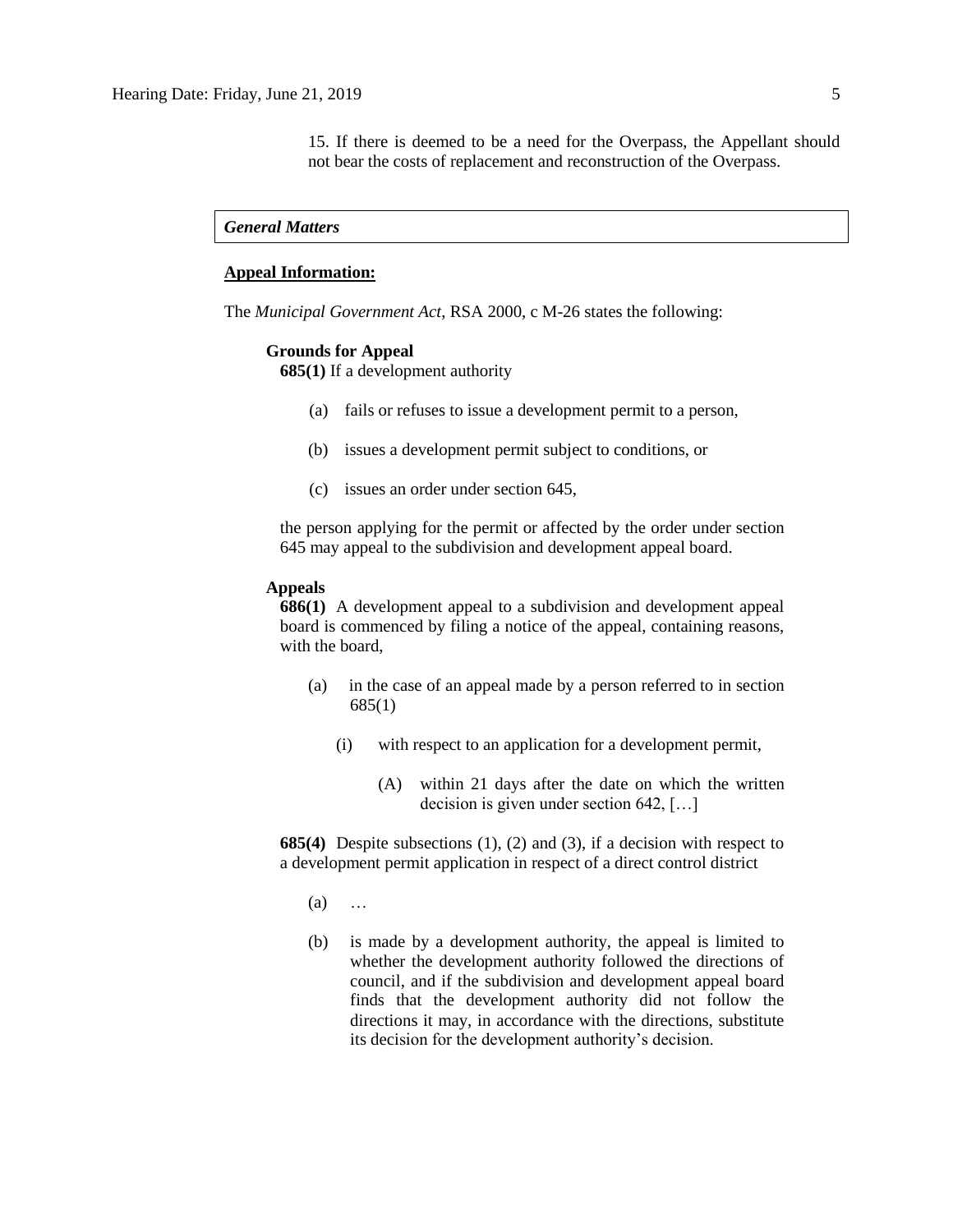#### **Hearing and Decision**

**687(3)** In determining an appeal, the subdivision and development appeal board

…

- (a.1) must comply with the land use policies;
- (a.2) subject to section 638, must comply with any applicable statutory plans;
- (a.3) subject to clauses (a.4) and (d), must comply with any land use bylaw in effect;
- (a.4) must comply with the applicable requirements of the regulations under the Gaming, Liquor and Cannabis Act respecting the location of premises described in a cannabis licence and distances between those premises and other premises;
	- …
	- (c) may confirm, revoke or vary the order, decision or development permit or any condition attached to any of them or make or substitute an order, decision or permit of its own;
	- (d) may make an order or decision or issue or confirm the issue of a development permit even though the proposed development does not comply with the land use bylaw if, in its opinion,
		- (i) the proposed development would not
			- (A) unduly interfere with the amenities of the neighbourhood, or
			- (B) materially interfere with or affect the use, enjoyment or value of neighbouring parcels of land,

and

(ii) the proposed development conforms with the use prescribed for that land or building in the land use bylaw.

### Notice to Applicant/Appellant

Provincial legislation requires that the Subdivision and Development Appeal Board issue its official decision in writing within fifteen days of the conclusion of the hearing. \_\_\_\_\_\_\_\_\_\_\_\_\_\_\_\_\_\_\_\_\_\_\_\_\_\_\_\_\_\_\_\_\_\_\_\_\_\_\_\_\_\_\_\_\_\_\_\_\_\_\_\_\_\_\_\_\_\_\_\_\_\_\_\_\_\_\_\_\_\_\_\_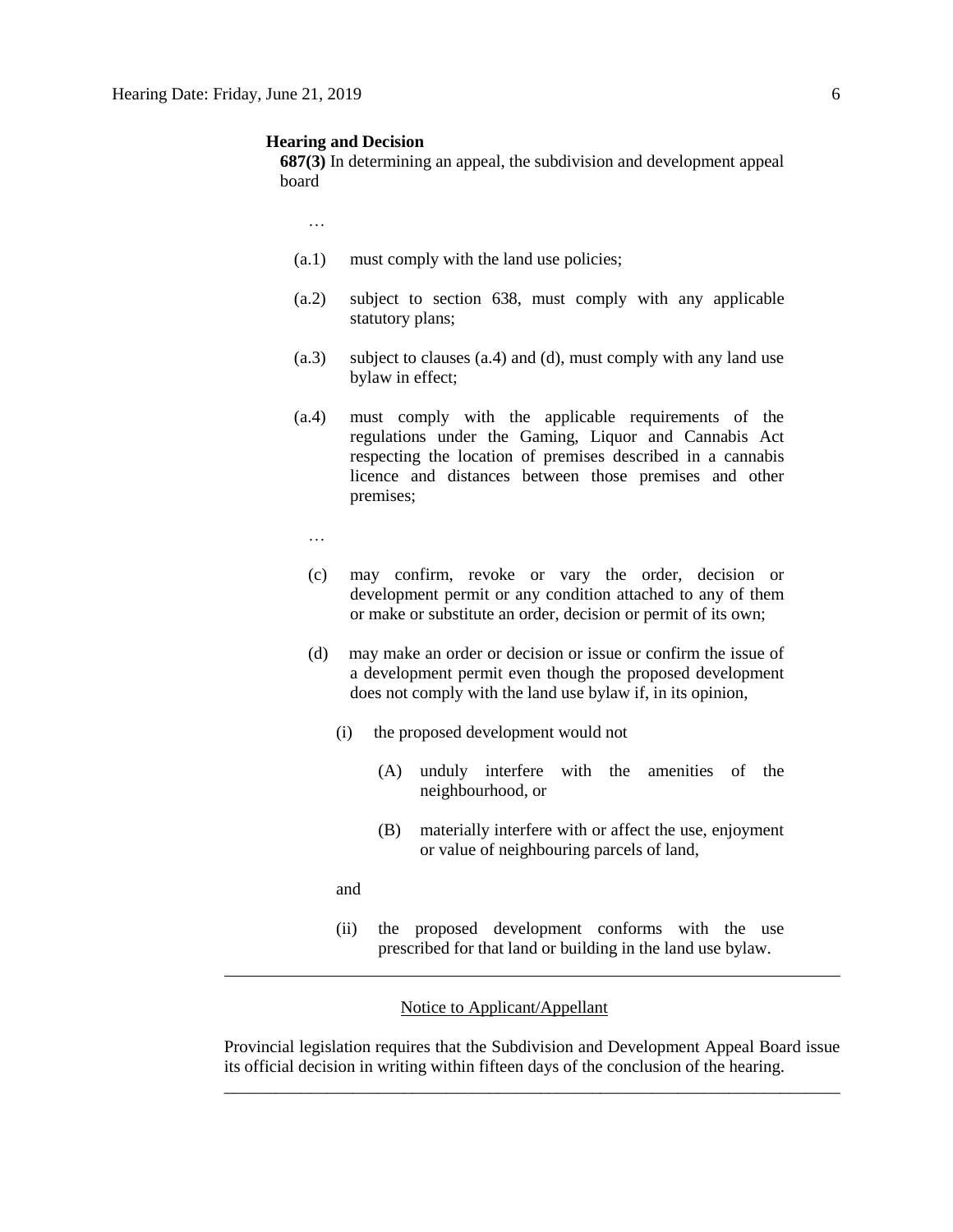| <b>dinonton</b>                                                                               | Project Number: 276654077-003<br>Application Date:<br>JUN 19, 2018<br>Printed:<br>July 11, 2018 at 3:02 PM<br>Page:<br>1 of 2               |
|-----------------------------------------------------------------------------------------------|---------------------------------------------------------------------------------------------------------------------------------------------|
|                                                                                               | <b>Major Development Permit</b>                                                                                                             |
| the limitations and conditions of this permit, of the Edmonton Zoning Bylaw 12800 as amended. | This document is a record of a Development Permit application, and a record of the decision for the undertaking described below, subject to |
| <b>Applicant</b>                                                                              | Property Address(es) and Legal Description(s)                                                                                               |
|                                                                                               | 8882 - 170 STREET NW                                                                                                                        |
|                                                                                               | Plan 8421891 Blk 28 Lot 6                                                                                                                   |
|                                                                                               | 8882 - 170 STREET NW                                                                                                                        |
|                                                                                               | Plan 8421891 Blk 28 Lot 5                                                                                                                   |
|                                                                                               | 8882 - 170 STREET NW                                                                                                                        |
|                                                                                               | Plan 8322082 Blk 22 Lot 7                                                                                                                   |
|                                                                                               | 8882 - 170 STREET NW                                                                                                                        |
|                                                                                               | Plan 8421542 Blk 22 Lot 6A                                                                                                                  |
|                                                                                               | 16940 - 87 AVENUE NW                                                                                                                        |
|                                                                                               | Plan 0726880 Blk 3 Lot 5                                                                                                                    |
|                                                                                               | Specific Address(es)                                                                                                                        |
|                                                                                               | Entryway: 8882 - 170 STREET NW                                                                                                              |
|                                                                                               | Building: 8882 - 170 STREET NW                                                                                                              |
| <b>Scope of Permit</b>                                                                        |                                                                                                                                             |
|                                                                                               | To demolish a Pedestrian Bridge across 170 Street and construct exterior alterations (West Edmonton Mall).                                  |
| <b>Permit Details</b>                                                                         |                                                                                                                                             |
|                                                                                               |                                                                                                                                             |
| Class of Permit: Class A<br>Gross Floor Area (sq.m.):                                         | Contact Person:<br>Lot Grading Needed?: N/A                                                                                                 |
| New Sewer Service Required: N/A                                                               | NumberOfMainFloorDwellings:                                                                                                                 |
| Site Area (sq. m.):                                                                           | Stat. Plan Overlay/Annex Area: (none)                                                                                                       |
| I/We certify that the above noted details are correct.                                        |                                                                                                                                             |
| Applicant signature:                                                                          |                                                                                                                                             |
|                                                                                               |                                                                                                                                             |
| <b>Development Permit Decision</b><br>Approved                                                |                                                                                                                                             |
|                                                                                               |                                                                                                                                             |
|                                                                                               |                                                                                                                                             |
|                                                                                               |                                                                                                                                             |
|                                                                                               |                                                                                                                                             |
|                                                                                               |                                                                                                                                             |
|                                                                                               |                                                                                                                                             |
|                                                                                               |                                                                                                                                             |
|                                                                                               |                                                                                                                                             |
|                                                                                               |                                                                                                                                             |
|                                                                                               |                                                                                                                                             |
|                                                                                               |                                                                                                                                             |
| $\sim 10^{11}$ m                                                                              |                                                                                                                                             |
|                                                                                               |                                                                                                                                             |
|                                                                                               |                                                                                                                                             |
|                                                                                               |                                                                                                                                             |
|                                                                                               |                                                                                                                                             |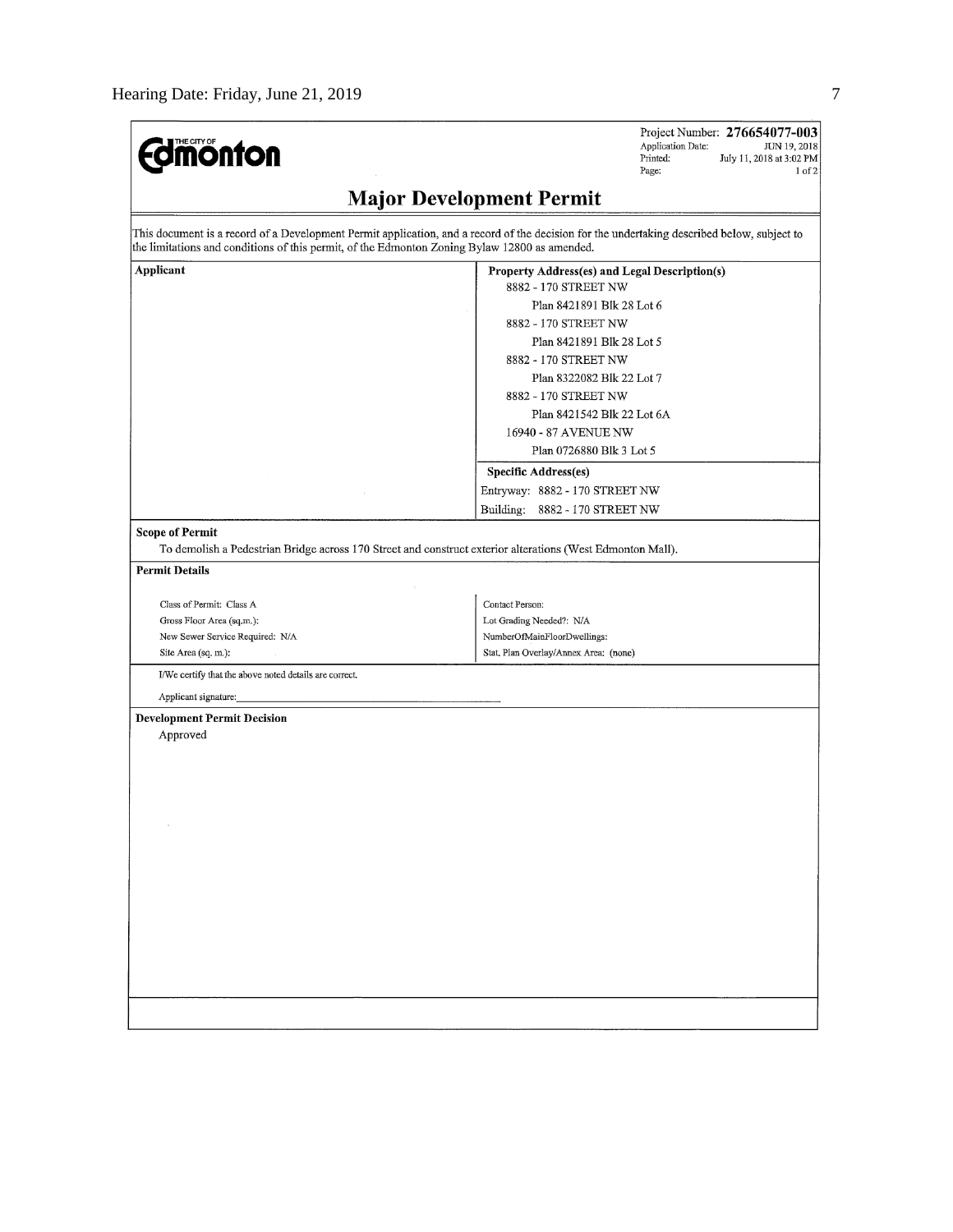| <b>monton</b>                                                                                                    |                                                                                                                                                                                                                                                                   |                                 |                      | Project Number: 276654077-003<br>Application Date:<br>JUN 19, 2018<br>July 11, 2018 at 3:02 PM<br>Printed:<br>$2$ of $2$<br>Page:                                                                                                                                                                                                                                                                                                                                                                                              |  |  |  |  |
|------------------------------------------------------------------------------------------------------------------|-------------------------------------------------------------------------------------------------------------------------------------------------------------------------------------------------------------------------------------------------------------------|---------------------------------|----------------------|--------------------------------------------------------------------------------------------------------------------------------------------------------------------------------------------------------------------------------------------------------------------------------------------------------------------------------------------------------------------------------------------------------------------------------------------------------------------------------------------------------------------------------|--|--|--|--|
|                                                                                                                  |                                                                                                                                                                                                                                                                   | <b>Major Development Permit</b> |                      |                                                                                                                                                                                                                                                                                                                                                                                                                                                                                                                                |  |  |  |  |
| <b>Subject to the Following Conditions</b>                                                                       |                                                                                                                                                                                                                                                                   |                                 |                      |                                                                                                                                                                                                                                                                                                                                                                                                                                                                                                                                |  |  |  |  |
|                                                                                                                  | 1) Approval for demolition is for the portion of the 170 Street Pedestrian Bridge Overpass within City Road right-of-way.<br>Immediately upon demolition of the Pedestrian Bridge, all areas of the 170 Street Road right-of-way, shall be cleared of all debris. |                                 |                      |                                                                                                                                                                                                                                                                                                                                                                                                                                                                                                                                |  |  |  |  |
| and Open Space Maintenance Engineer.                                                                             |                                                                                                                                                                                                                                                                   |                                 |                      | 2) The pedestrian path termination points on the east and west sides of the 170 Street Pedestrian Bridge Overpass must be closed to<br>all pedestrian traffic, to the satisfaction of the Development Officer, and the City of Edmonton, City Operations, Bridges, Structures                                                                                                                                                                                                                                                  |  |  |  |  |
| force, a Pedestrian Bridge Overpass across 170 Street is required. As such:                                      |                                                                                                                                                                                                                                                                   |                                 |                      | 3) In accordance to the existing Development Agreement between the City and West Edmonton Mall, which continues to be in                                                                                                                                                                                                                                                                                                                                                                                                       |  |  |  |  |
| Engineer. All costs of replacement and reconstruction shall be borne by the owners of West Edmonton Mall.        |                                                                                                                                                                                                                                                                   |                                 |                      | a) a new Pedestrian Bridge Overpass across 170 Street shall be replaced and reconstructed, connecting the west side to West<br>Edmonton Mall at 8882-170 Street (Lots 5 and 6, Block 28, Plan 842 1891, Lot 6A, Block 22, Plan 842 1542, Lot 7, Block 22, Plan<br>832 2082 and Lot 4, Block 28, Plan 822 2590) and the east side to Alberta Health Services at 16940-87 Avenue (Lot 5, Block 3,<br>Plan 0726880), to the satisfaction of the City of Edmonton, City Operations, Bridges, Structures and Open Space Maintenance |  |  |  |  |
| Officer and City of Edmonton, City Operations, Bridges, Structures and Open Space Maintenance Engineer.          |                                                                                                                                                                                                                                                                   |                                 |                      | b) The owners of West Edmonton Mall shall submit a detailed design of a new 170 Street Pedestrian Bridge Overpass, including<br>pedestrian connections on the West Edmonton Mall site and Alberta Health Services site, to the satisfaction of the Development                                                                                                                                                                                                                                                                 |  |  |  |  |
| Open Space Maintenance Engineer.<br><b>Rights of Appeal</b><br>Amendment Act.<br><b>Issue Date:</b> Jun 21, 2018 | Development Authority: LUKE, HARRY                                                                                                                                                                                                                                |                                 |                      | September 4, 2018, to the satisfaction of the Development Office and City of Edmonton, City Operations, Bridges, Structures and<br>This approval is subject to the right of appeal as outlined in Chapter 24, Section 683 through 689 of the Municipal Government                                                                                                                                                                                                                                                              |  |  |  |  |
| Fees                                                                                                             |                                                                                                                                                                                                                                                                   |                                 |                      |                                                                                                                                                                                                                                                                                                                                                                                                                                                                                                                                |  |  |  |  |
| Major Dev. Application Fee                                                                                       | <b>Fee Amount</b><br>\$362.00                                                                                                                                                                                                                                     | <b>Amount Paid</b><br>\$362.00  | Receipt#<br>05117337 | Date Paid<br>Jun 20, 2018                                                                                                                                                                                                                                                                                                                                                                                                                                                                                                      |  |  |  |  |
| Total GST Amount:                                                                                                | \$0.00                                                                                                                                                                                                                                                            |                                 |                      |                                                                                                                                                                                                                                                                                                                                                                                                                                                                                                                                |  |  |  |  |
| Totals for Permit:                                                                                               | \$362.00                                                                                                                                                                                                                                                          | \$362.00                        |                      |                                                                                                                                                                                                                                                                                                                                                                                                                                                                                                                                |  |  |  |  |
|                                                                                                                  |                                                                                                                                                                                                                                                                   |                                 |                      |                                                                                                                                                                                                                                                                                                                                                                                                                                                                                                                                |  |  |  |  |
|                                                                                                                  |                                                                                                                                                                                                                                                                   |                                 |                      |                                                                                                                                                                                                                                                                                                                                                                                                                                                                                                                                |  |  |  |  |
|                                                                                                                  |                                                                                                                                                                                                                                                                   |                                 |                      |                                                                                                                                                                                                                                                                                                                                                                                                                                                                                                                                |  |  |  |  |
|                                                                                                                  |                                                                                                                                                                                                                                                                   |                                 |                      |                                                                                                                                                                                                                                                                                                                                                                                                                                                                                                                                |  |  |  |  |